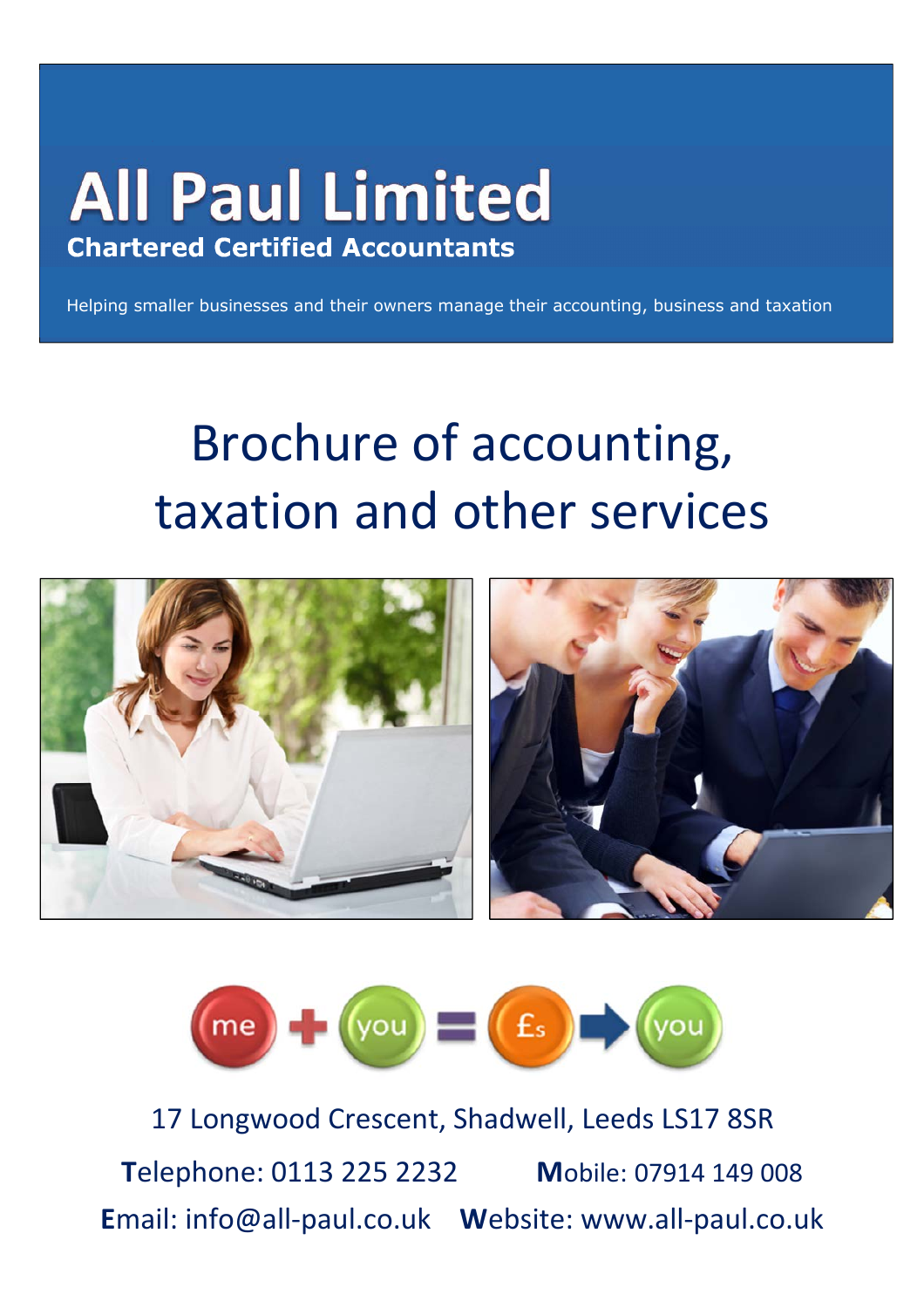### **All Paul Limited, the natural choice for smaller businesses.**

#### **Our approach and objective**

**Our objective is simple**: to be viewed by our clients as the first point of contact for all their financial, advisory and compliance needs. We achieve this by providing sensible advice at a fair price and by tailored solutions to help clients achieve their business and personal goals.

**We aim to do this by**:



- Understanding our clients' needs and helping them address the challenges that they face.
- Advising clients on the best course of action and not just providing options.
- Discussing technical contents to clients in a friendly, non-complex way.
- Considering the future and guiding our clients into making the right strategic decisions.
- Understanding their business from an early stage to assist them in developing and growing it in the longer term.

Running a business can be very stressful and sometimes solitary, which is why we aim to become part of your team and offer support services when needed and not just at the end of the year.

#### **About us**

We provide a full range of business support services to our clients. Our clients are located mainly in Leeds, but also from the surrounding towns, and operate as limited companies and sole traders.

We support our clients' businesses by enabling them to get on with running their business in the knowledge that they can rely on us to keep them on track, ensure deadlines are met and generally help reduce the financial worry and stresses of running a business.

Alongside all of the services we offer to the business, we always recognise the importance of the personal circumstances of the business owner.

We are a modern, forward-thinking practice. We are committed to giving our clients the best possible service.

As Chartered Certified Accountants, we must meet the regulatory and ethical requirements of the Association of Chartered Certified Accountants and we are subject to periodical review by them.

We provide out-of-hours flexible appointments and home visits. We are happy to meet you in the evening or weekend when you have more time, so that you can devote as much time as possible to your business during normal business hours.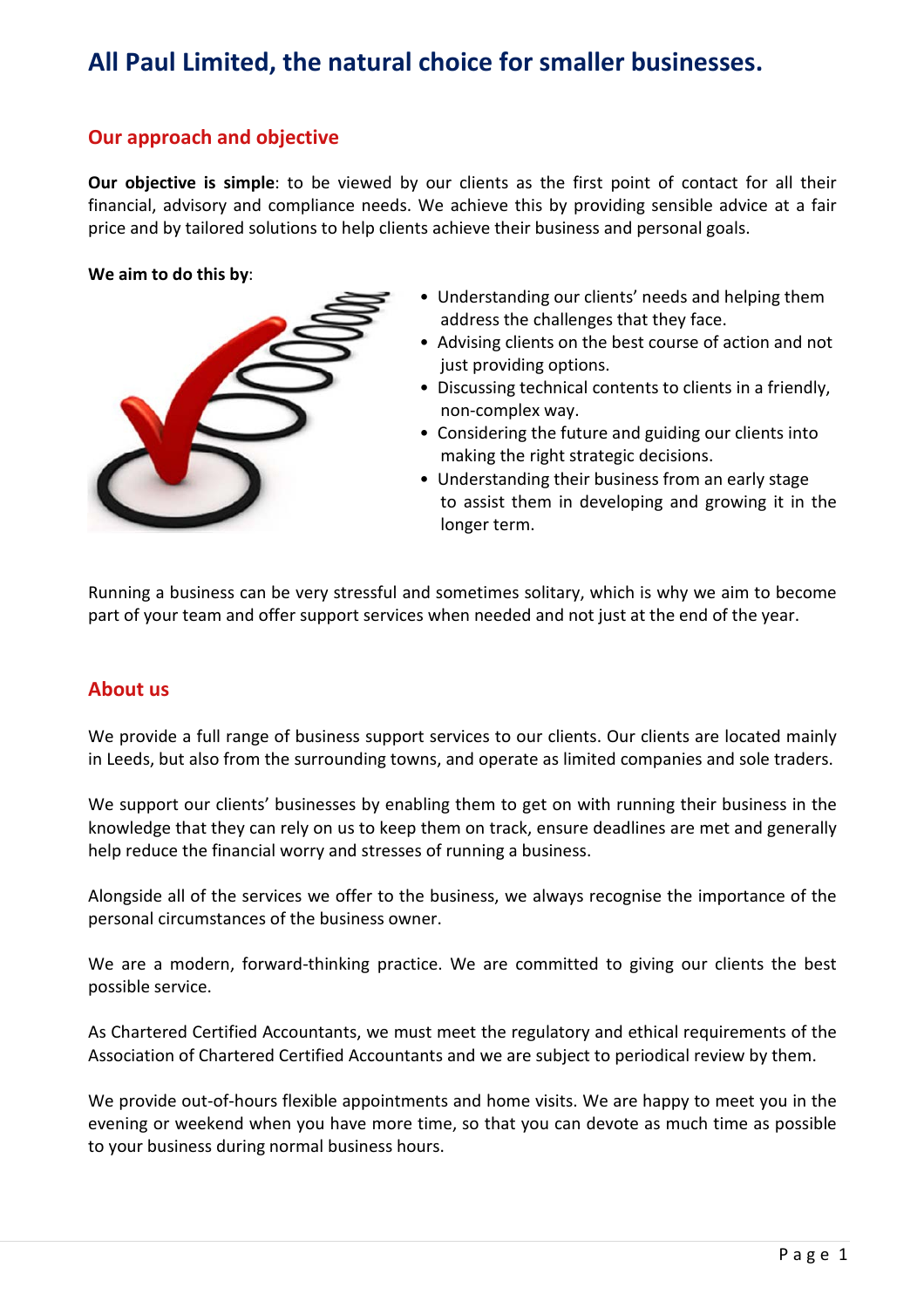#### **Our business services**

| <b>ACCA</b> | <b>Compliance services</b><br>• Accounts preparation<br>• Tax return service<br>• VAT returns and compliance<br>• Company secretarial  | Page<br>3<br>$\overline{3}$<br>4<br>4 |
|-------------|----------------------------------------------------------------------------------------------------------------------------------------|---------------------------------------|
|             | <b>Valued added services</b><br>• Management accounts<br>• Setting up in business<br>• Company formation<br>• Fee Protection Insurance | 4<br>5<br>5<br>6                      |
|             | <b>Support services</b><br>• Bookkeeping<br>• Payroll<br>• Sage 50 software support and training                                       | 6<br>7                                |

#### **About the Director and Founder**



Paul is a Chartered Certified Accountant and offers a wide range of accounting and tax expertise to local businesses. He has worked in firms of Chartered Accountants since 1987. Paul has an excellent understanding of owner-managed businesses and the issues that they face. He works with business owners providing them with practical help and advice on a day-to-day basis.

As well as a sound accounting and taxation knowledge, he also has strong IT skills using PCs, laptops and computer networks.

Paul enjoys hill walking, working out at the gym and working with computers.

Paul Clifton FCCA

All Paul Limited was founded after Paul left a city centre accountancy firm to set up the business.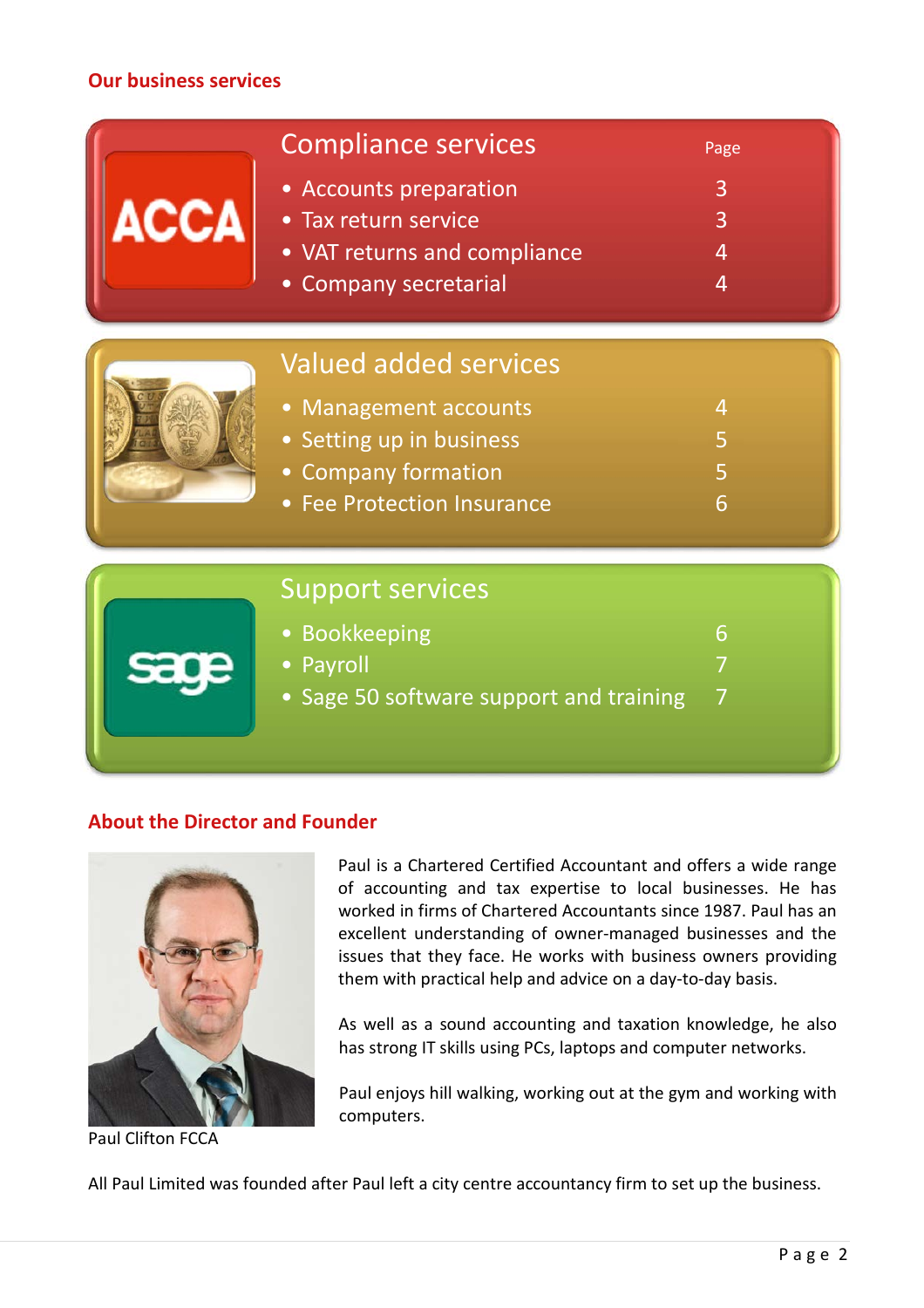#### **Accounts preparation**

Your accounts are a valuable source of financial information to help you identify strengths and weaknesses within your business and support your decision-making and forward planning.



We provide assistance with every aspect of your accounts function, from day-to-day processing to the preparation of annual Financial Statements to meet business, regulatory and compliance requirements. We can work with you or with your existing accounting staff or provide a complete outsourced function, depending on your requirements.

You can focus on your business operations, while enjoying the peace of mind that you are meeting your statutory requirements and operating tax-efficiently.

#### **Business and personal taxation**

There is no reason to pay more tax than you have to. With our expert advice, and our detailed knowledge of your business, we are ideally placed to identify tax planning opportunities and take steps to minimise your tax bills.

A key priority for any business is to stay compliant with HM Revenue & Customs requirements. We work with clients including sole traders and limited companies to prepare tax computations, calculate tax liabilities and complete their tax returns for submission to meet HMRC deadlines.

When we work with you, we build into our service a focus on identifying allowances, reliefs and other tax-saving opportunities, to help you and your business operate in the most financially effective way.



#### **Tax return service**



Our service includes the preparation of your tax return, a tax calculation and telling you what tax is due and when.

The burden of tax compliance ultimately lies with you. Mistakes can carry heavy penalties and incur interest. A resulting enquiry or investigation can be a costly distraction from the focus of running your business. We provide health checks on all areas of tax compliance and we will ensure your tax affairs are correctly and efficiently administered.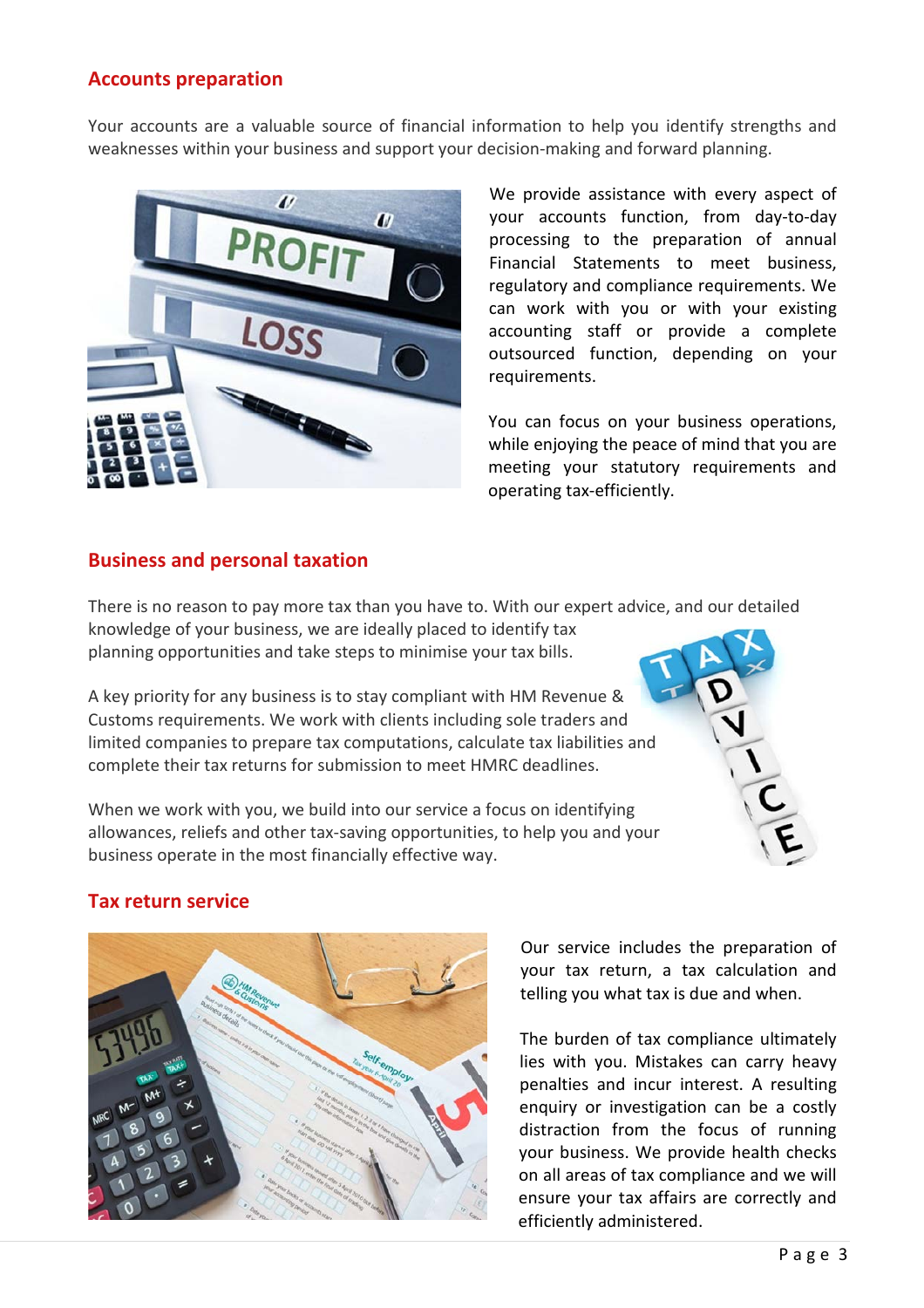#### **VAT returns and compliance**

We provide an efficient and cost effective VAT service, which includes assistance with VAT registration, return preparation and submission to H M Revenue & Customs.

This service is of great benefit to businesses that seek to limit the time spent on the administrative burden of VAT compliance.

If you are registered for VAT we can prepare or check your VAT return and submit it on your behalf.



#### **Company secretarial**



By trading as a limited company you are governed by the Companies Act 2006 and therefore have to keep minutes of key meetings, file various documents at Companies House, on an ongoing and an annual basis. These include your activities, the officers of the company, its Registered Office together with any changes in these details.

Each year a company must file an Annual Return, showing details of directors, shareholders and key addresses. It is important that these details are kept up to date and accurate. We are happy to deal with this administrative task for you.

#### **Management accounts and information**

We offer total flexibility and can provide as little or as much assistance as you require with your accounts. We can take the 'raw data' and process it to generate management accounts in a format to meet your requirements. Your management information are backed up by on-going support to help interpret the data and use it to your best advantage so that you fully understand your results, your financial position and the implications and any actions that you may need to consider.



Regular management accounts provide key financial information that allows you to monitor and improve your business performance. This information also helps you to make the right decisions about the future of your business.

Your time is freed up and you have the opportunity to have regular review meetings to discuss the performance of your business based on the financial results. We can act as an impartial sounding board and offer you guidance on your future plans.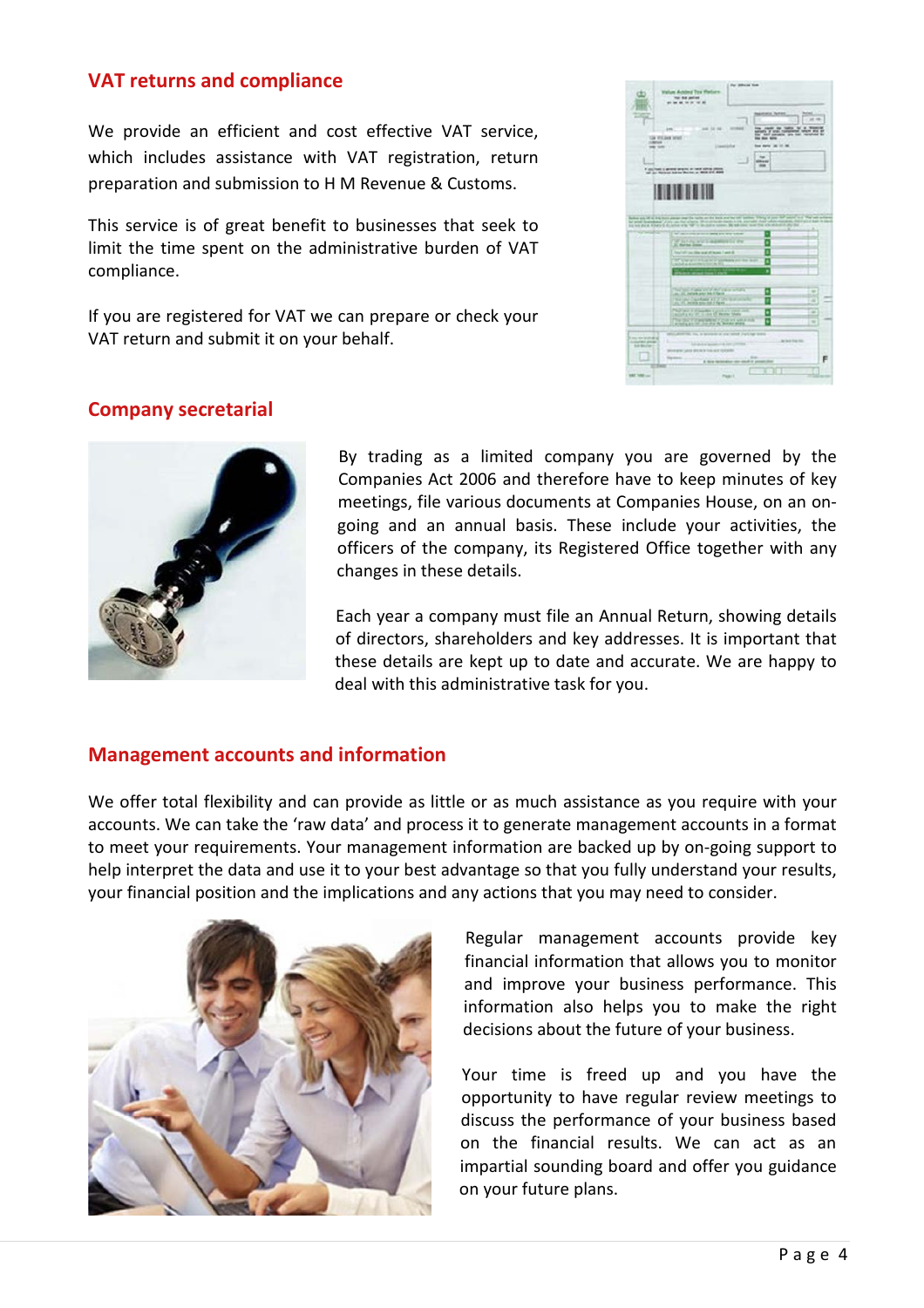#### **Setting up in business**

There are many ways to start out in business e.g. as a sole trader, partnership, limited liability partnership or limited company. There are also many ways to own a business e.g. personally, with a spouse or with family. The initial choice of business structure is crucial as it can be expensive in tax terms if it is unsuitable. Good advice can reduce or defer tax payments initially when cash may be short.

There are many things to think about, which mostly need considering within a short time frame. We are therefore happy to consider and discuss the following typical matters with you:-

- Minimising tax payments.
- Ensuring your business is tax-efficient.
- Providing practical advice on starting and running a small business.
- Assisting with accounting records and management systems.
- Advising on VAT registration, PAYE and national insurance.
- Registering for VAT.
- Preparing forecasts.





Once up and running, you also need to consider the following:-

- How do I finance my business?
- Should I lease or buy a new vehicle?
- How do I employ an assistant?
- How can I improve my cashflow?
- What is the best way to extract profits?

#### **Company formation**

If you decide to trade as a limited company you must set it up as a separate legal entity in its own right. We can deal with this and check whether your chosen trading name is available.

We can also advise and ensure that the initial share capital and shareholding are correctly set up most appropriate to your circumstances and ensure tax efficiency.

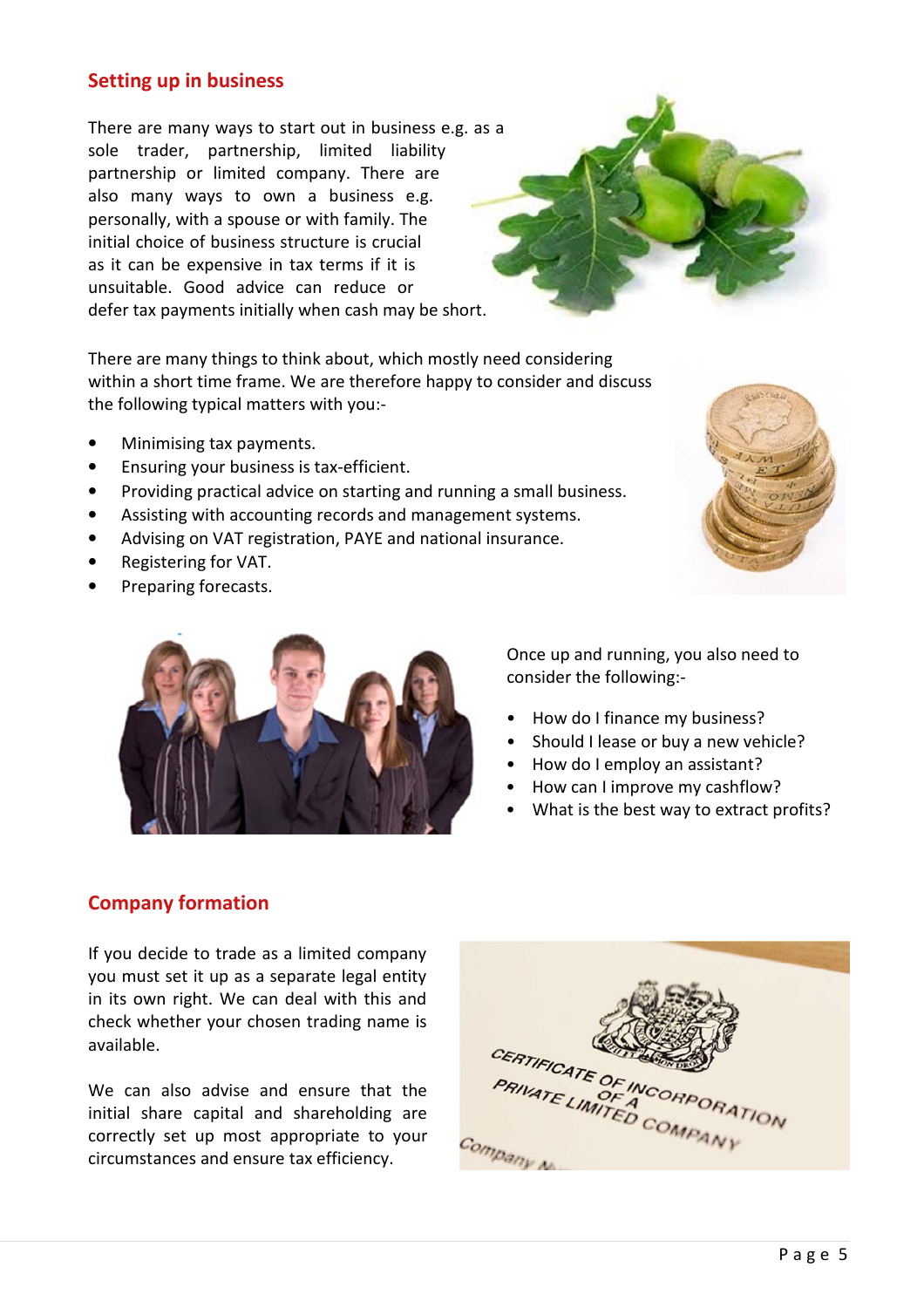#### **Fee protection insurance**

By engaging us, a good degree of protection will be received, as professional firms have good relationships with H M Revenue & Customs (HMRC) as they understand the quality of our work carried out. However, this is no guarantee that you will not

receive a call from H M Revenue & Customs.

The likelihood of you, or your business, being investigated by the tax authorities is higher today than ever before. Random selection and industry specific targeting by HMRC will mean that our professional advice will be needed to state your case to the tax authorities. Should this occur, you may incur significant professional fees. If your defence is unsuccessful, you may perhaps receive an additional tax demand, with interest and penalties.



We will liaise with HMRC to provide them with relevant information and submit a detailed defence against their tax investigation enquiry.

For a modest fee, we can provide Fee Protection Insurance to cover the costs incurred in defending you from most H M Revenue & Customs' tax enquiries.

As we do not self-insure, we have teamed up with one of the UK`s leading providers of Fee Protection Insurance to ensure that full cover is provided to you in the event of an enquiry.

#### **Bookkeeping**



We provide a number of bookkeeping services, from the complete outsourcing of your finance functions to maintenance of particular areas of accounts, such as bank reconciliation, debtors' ledger and payroll.

For small traders, we can take away the hassle of routine bookkeeping, so that you can spend your valuable time concentrating on running your business.

We provide an efficient, cost-effective recordkeeping service by experienced people, designed to streamline the preparation of management accounts and annual Financial Statements.

You will always have timely information to hand, so that you can keep track of money coming into and going out of your business, and control costs and cash flow. We will deliver the key information you need for decision-making to help build your business whilst allowing you to free up in-house resources for other activities.

As we do the bookkeeping, our fee for the preparation of the year-end accounts will be much lower. Thus combining the bookkeeping and year-end accounts can be cost effective for small businesses.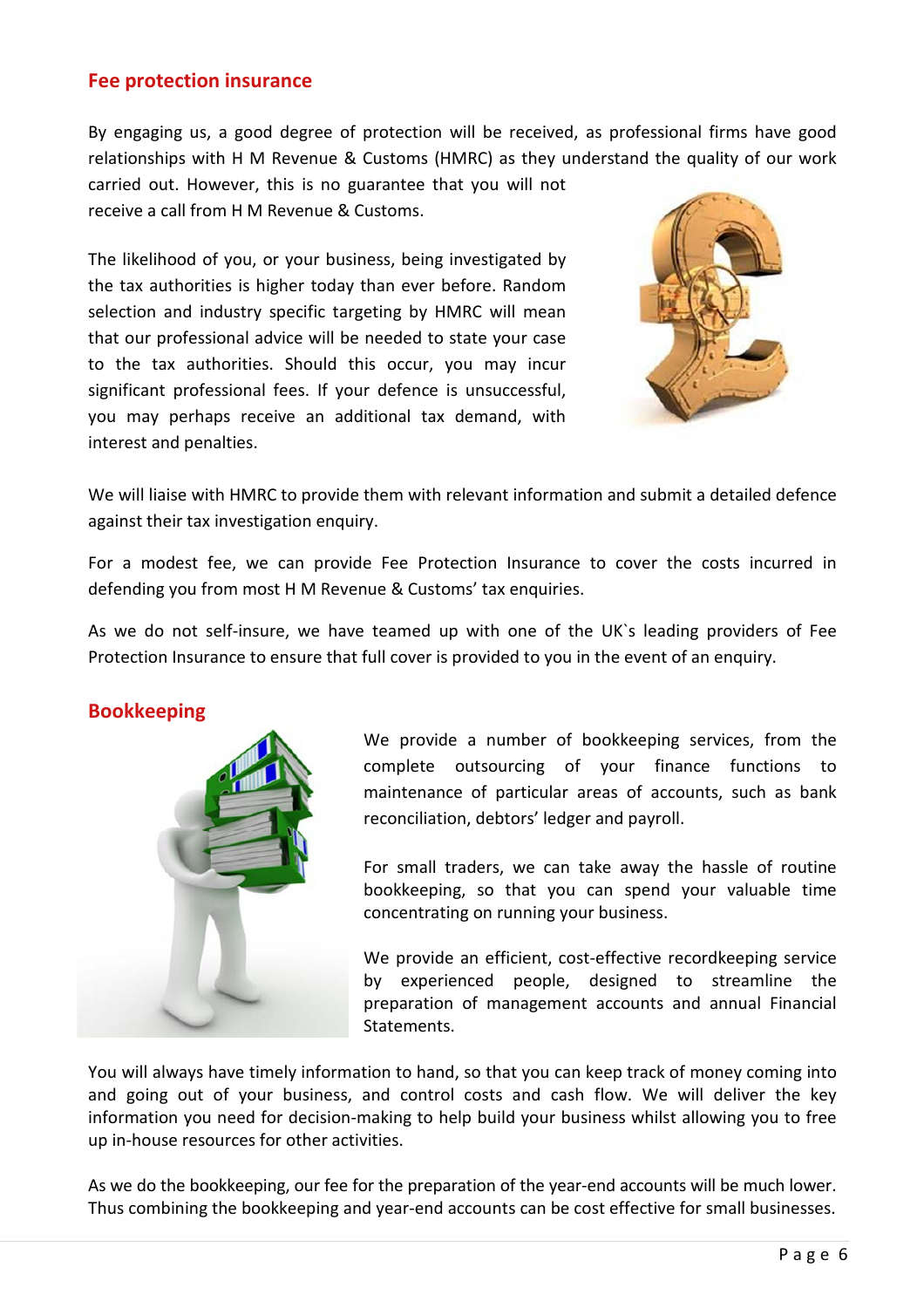#### **Payroll**

Our payroll bureau can relieve the burden of having to operate a regular in-house payroll system. We provide timely, accurate and flexible payroll services to many organisations.

Outsourcing payroll processing is no longer the preserve of large corporations, and our payroll team specialises in providing a comprehensive payroll solution. If you want to free yourself from payroll completely or just need a bit of help, we have the answer.

Paper or electronic payslips can be forwarded to you or sent directly to your employees. Our payslips are clear and easy to understand for all your employees.

Our service is tailored to your needs so you can pick and choose exactly what you want us to do. We offer a complete one-to-one payroll service carried out by qualified, experienced and approachable staff. Our payroll processing can be done at whatever time intervals you require, including weekly, monthly or quarterly processing.



We advise on payments to HM Revenue & Customs (HMRC) and can deal with HMRC and other third party forms and queries. We can complete forms including P11D, P60 and CIS etc and can handle all aspects of Statutory Sick and Maternity Pay and student loans. We are set up for Real Time Information (RTI) and can make the FPS and EPS submissions each pay period as required.

#### **Sage 50 software support and training**



If you prepare your own accounts on Sage, we offer a very cost effective telephone support service to provide peace of mind as we are on call to deal with any queries.

By having support you can ensure that your accounting and payroll function don't have to stop. Supports also ensure that your Sage records and therefore reports are more accurate and useful to you.

We can provide Sage training which is tailored to your specific needs, so it is practical rather than

hypothetical. We can also offer advice on upgrades of new Sage software.

We can source, implement and provide training on Sage 50 Accounting and Payroll software and can advise on the software that best suits your business.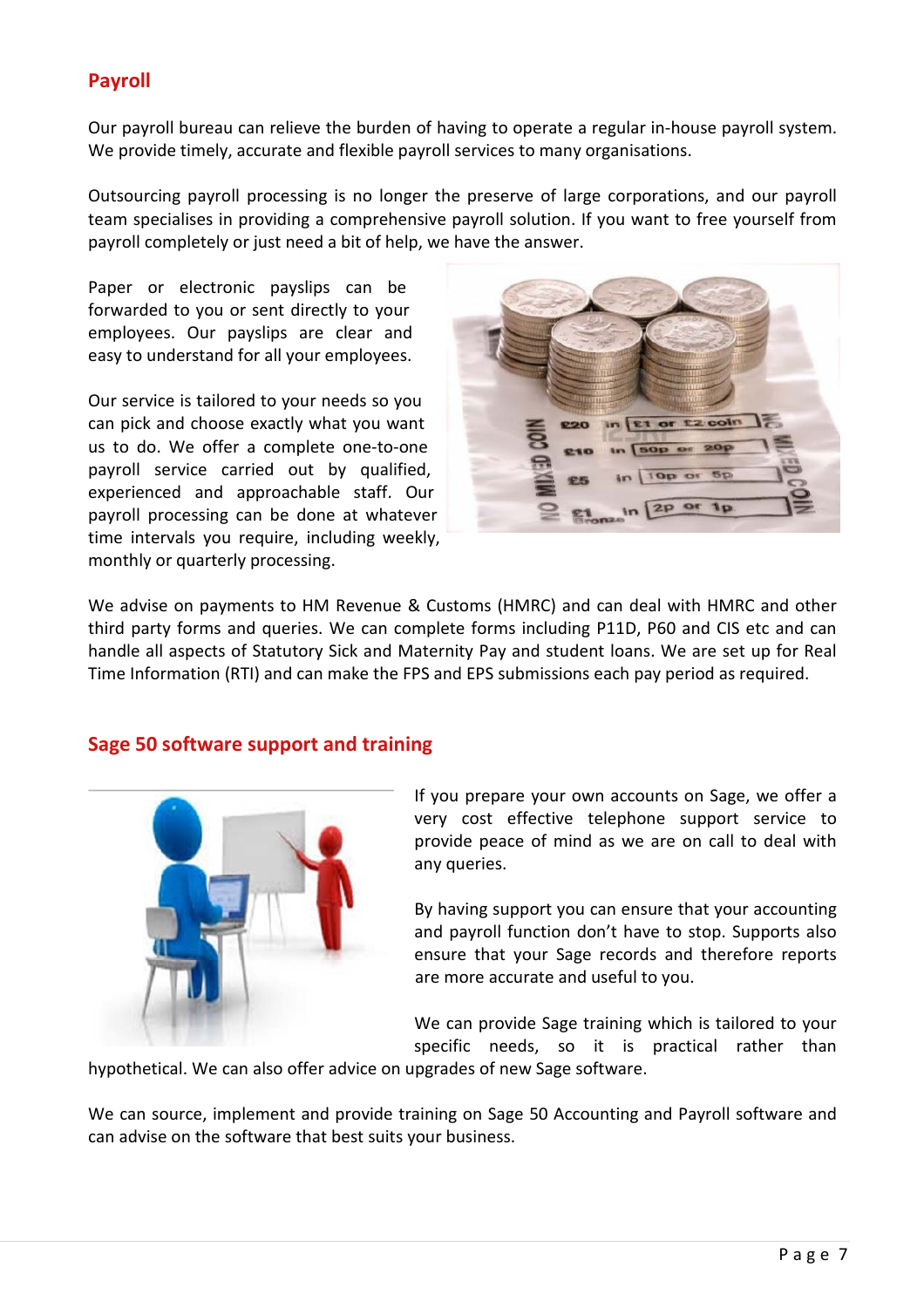#### **Client care**

Most of our work is carried out on an agreed fixed fee basis "with no surprises".

All of our work is covered by Fee Protection Insurance in case of HMRC enquiry.

Our fees include *ad-hoc* telephone support for general queries throughout the year.



#### **Reward scheme for existing clients**

We always thank our clients for referring new prospects. This is the way we have developed and grown our business over the years.



We are currently offering a "thank you" present worth up to £50 for each referral which results in us taking on a new client.

So, if you pass on our details to friends, colleagues or business contacts then please ask them to mention your name!

#### **Contact us**

Whatever your query may be, we are always ready and able to provide help and support.

We're here to help **Individuals, Companies** and **Small Businesses**  with their **Accounting** headaches

**Telephone today on 0113 225 2232 or 07914 149 008, email paul@all-paul.co.uk or visit us at www.all-paul.co.uk**